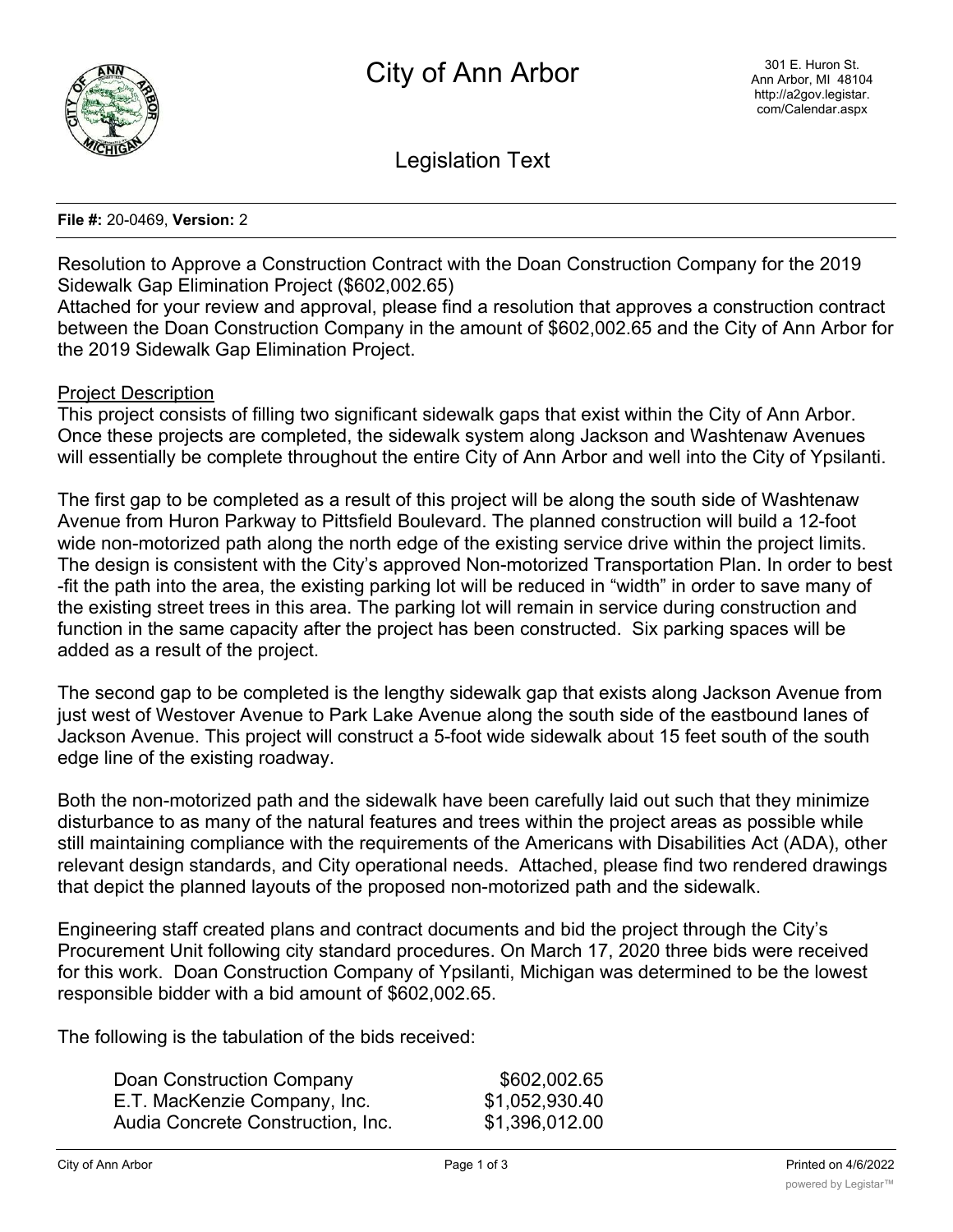The Engineer's Estimate for the project's construction was \$733,501.92. The lowest responsible bid for this project is 17.9% below the Engineer's Estimate. Upon review of the bids received, the lowest bid conforms with the contract requirements, the contractor has worked within the City on many projects in the past, has good references, and a history of successfully completing this type of work. Consequently, staff recommends awarding this contract to Doan Construction Company.

Construction is expected to start on, or about, May 14, 2020. The Contractor has been given until October 14, 2020 to complete all the work of the project. The construction will start on the Washtenaw Non-motorized Path and is required to be completed on, or before, August 21, 2020. Once that construction is substantially completed, work will then begin on the Jackson Avenue Sidewalk and will be completed in accordance with the time requirements of the contract. Personnel from Engineering will oversee and manage the work and will work with the Contractor to minimize disruption during the construction.

Staff from the Engineering Unit held two public meetings to discuss the project in detail with residents and business owners of the areas and discuss issues such as the planned construction, maintaining traffic, construction impacts, expected special assessment costs, and several others. On January 23, 2020 a meeting was held regarding the Washtenaw Avenue Non-motorized Path and was attended by one business owner who was supportive of the project and only inquired as to the repair timeline for the service drive itself

The meeting that was held for the Jackson Avenue sidewalk was scheduled for March 12, 2020. Understandably, due to issues that arose regarding the COVID-19 virus, no one attended that meeting except a member of the Parks Staff to discuss issues along the Dolph Nature Area. Consequently, in addition to the meeting, staff mailed letters to each affected property owner and provided them information regarding the project, a link to the Engineering webpage that contains the Power Point presentation that was prepared for the meeting, as well as estimates of their expected special assessment. At the time of this writing, staff had not been contacted by any property owners regarding this project.

Budget/Fiscal Impact**:** The total projects costs for the Jackson Avenue Sidewalk Gap and the Washtenaw Service Drive Shared use Path including a contingency of \$60,200.00 is \$948,500.00. The funding, as indicated below, is included in the appropriate approved capital budgets (Project Numbers TR-AT-18-03 and TR-AT-14-04)

| <b>Expenditure budget</b>                                                           |       |                                 |
|-------------------------------------------------------------------------------------|-------|---------------------------------|
| Construction                                                                        |       | \$602,003.00                    |
| Estimated Engineering, Testing, Inspection and Internal Staff time<br>Contingencies |       | \$286,297.00<br>60,200.00<br>\$ |
|                                                                                     | Total | \$948,500.00                    |
|                                                                                     |       |                                 |
| <b>Revenue Budget</b>                                                               |       |                                 |
| <b>Washtenaw County Road Millage</b>                                                |       | \$500,000.00                    |
| Street, Bridge, and Sidewalk Millage                                                |       | \$223,107.00                    |
| <b>Special Assessments</b>                                                          |       | \$110,972.00                    |
| Park Maintenance and Capital Improvement Millage                                    |       | \$114,421.00                    |
|                                                                                     | Total | \$948,500.00                    |